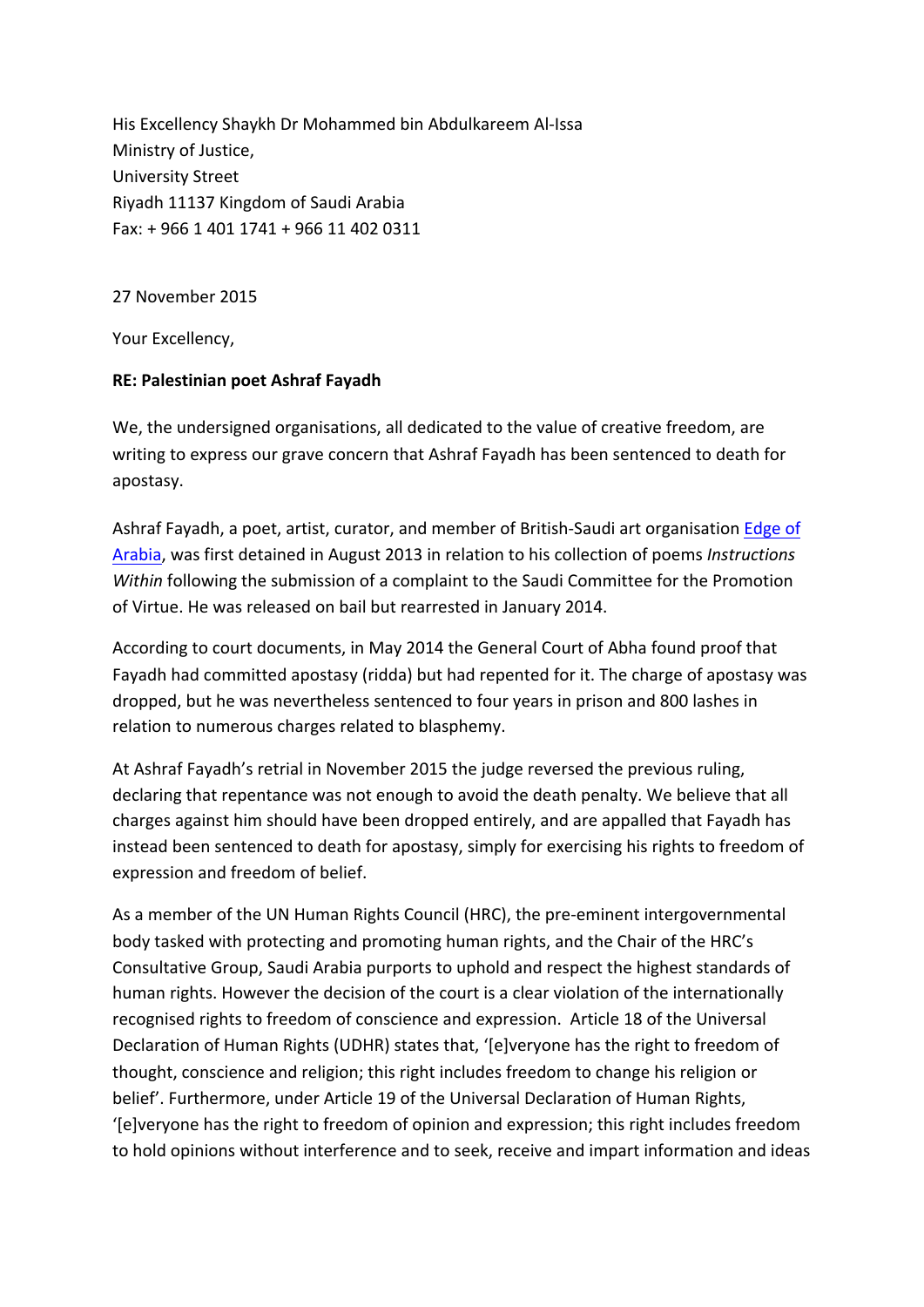through any media and regardless of frontiers'. Saudi Arabia is therefore in absolute contravention of the rights that as a member of the UN HRC it has committed to protect.

There are also widespread concerns over an apparent lack of due process in the trial: Fayadh was denied legal representation, reportedly as a result of his ID having been confiscated following his arrest in January 2014. It is our understanding that Fayadh has 30 days to appeal this latest ruling, and we urge the authorities to allow him access to the lawyer of his choice.

We call on the Saudi authorities to release Ashraf Fayadh and others detained in Saudi Arabia in violation of their right to freedom of expression immediately and unconditionally.

| AICA (International Association of Art Critics)                           |
|---------------------------------------------------------------------------|
| Algerian PEN                                                              |
| All-India PEN                                                             |
| Amnesty International UK                                                  |
| <b>Arterial Network</b>                                                   |
| <b>ARTICLE 19</b>                                                         |
| <b>Artists for Palestine UK</b>                                           |
| <b>Austrian PEN</b>                                                       |
| <b>Banipal</b>                                                            |
| <b>Bangladesh PEN</b>                                                     |
| <b>Bread and Roses TV</b>                                                 |
| <b>British Humanist Association</b>                                       |
| <b>Bulgarian PEN</b>                                                      |
| Centre for Secular Space                                                  |
| CIMAM (International Committee for Museums and Collections of Modern Art) |
| Council of Ex-Muslims of Britain                                          |
| <b>Croatian PEN</b>                                                       |
| <b>Crossway Foundation</b>                                                |
| Danish PEN                                                                |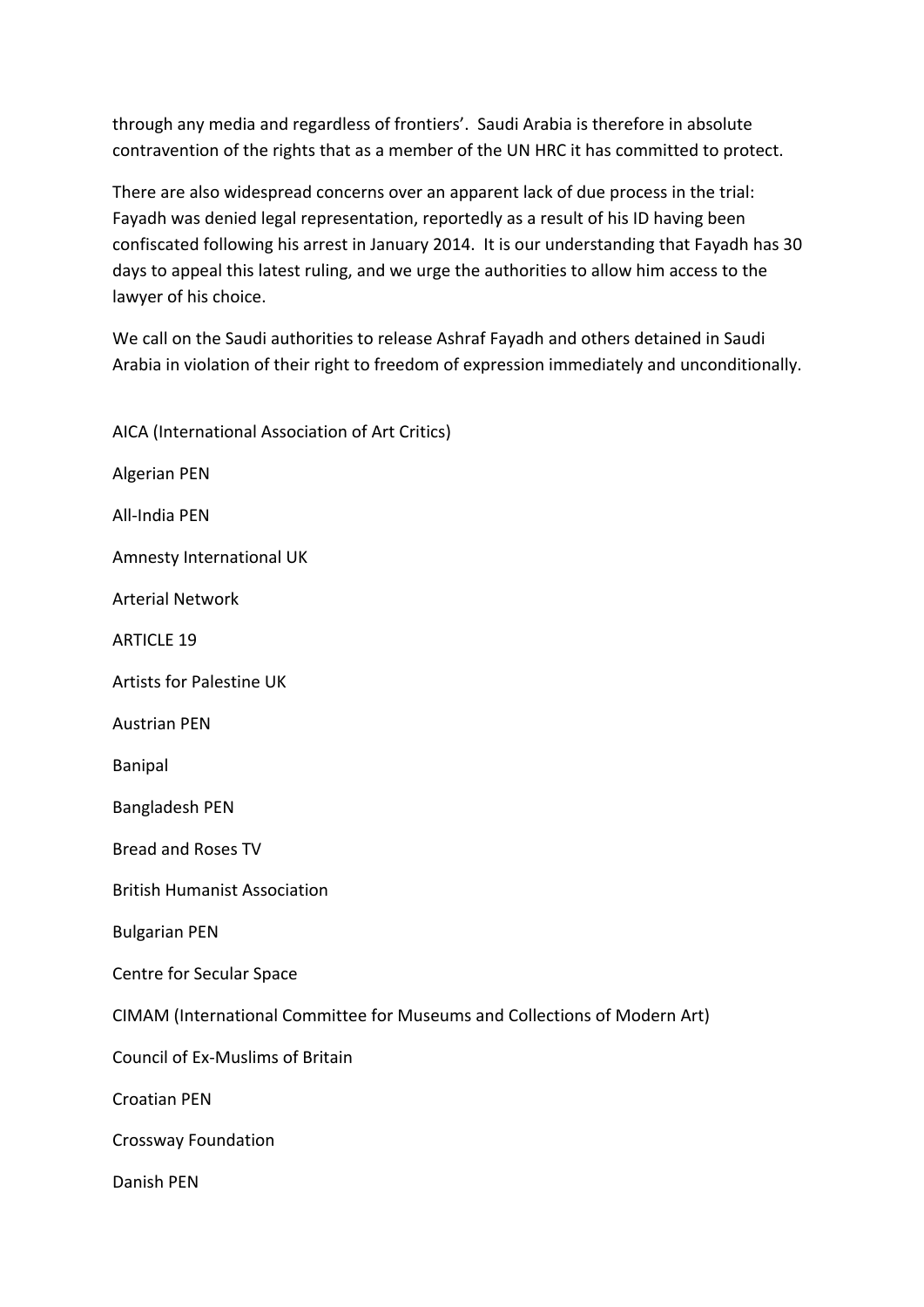English PEN Ethiopian PEN-in-Exile FIDH (International Federation for Human Rights) Five Leaves Publications Freemuse German PEN Haitian PEN Human Rights Watch Index on Censorship International Humanist and Ethical Union Iranian PEN in Exile Jimmy Wales Foundation Lebanese PEN Ledbury Poetry Festival Lithuanian PEN Modern Poetry in Translation National Coalition Against Censorship (NCAC) Norwegian PEN One Darnley Road One Law for All Palestinian PEN PEN American Center PEN Canada PEN International PEN South Africa Peruvian PEN